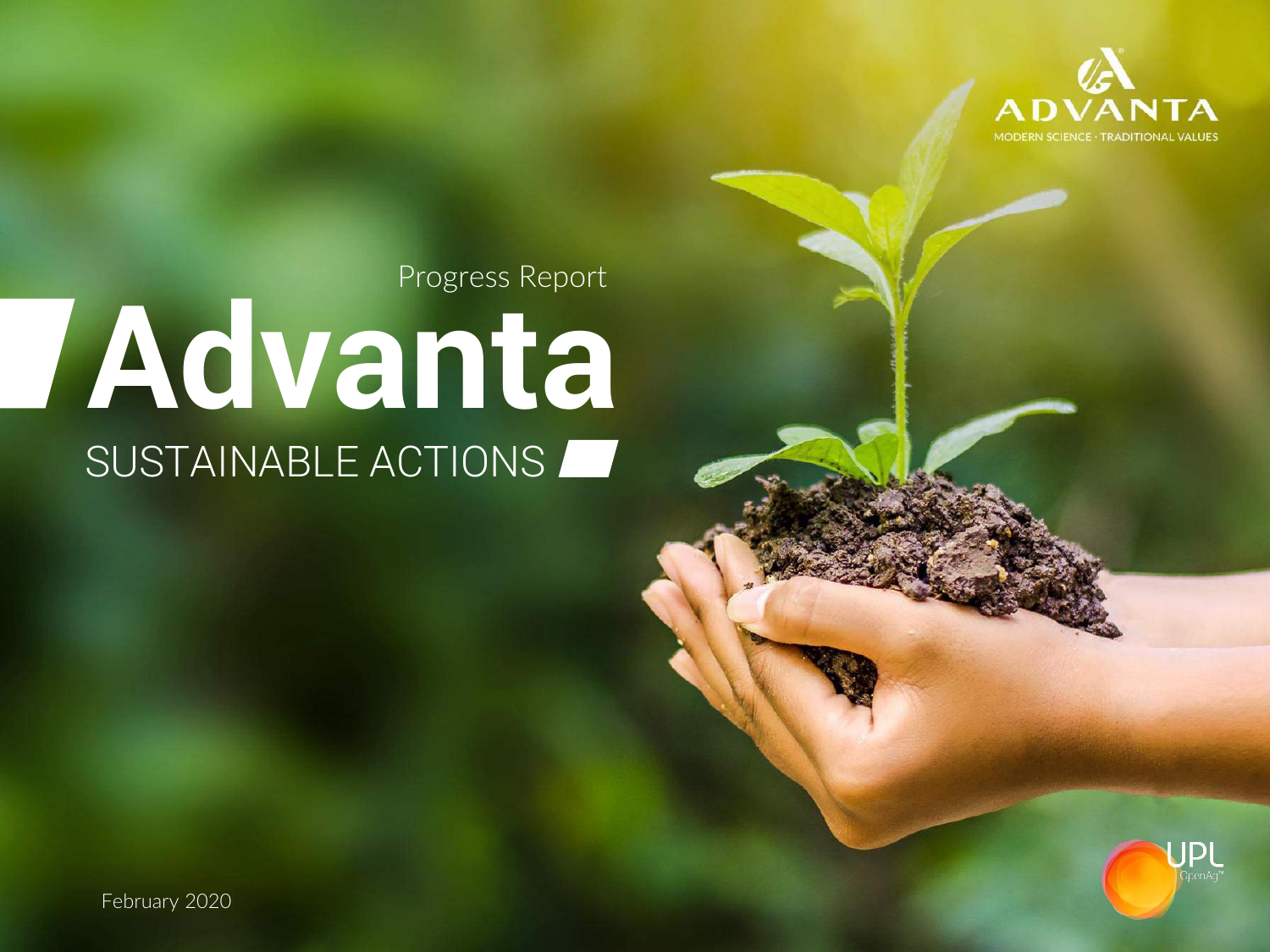# Contents

### **Our commitment**

We are committed to contributing to UN Sustainable Development Goals (SDGs) and prosperity of smallholder farmers

### **Engaging community**

We are actively engaging our employees and community to create awareness and promote sustainable lifestyles

### **Making an impact**

To make a true impact we are embedding sustainability into our DNA

#### **Empowering smallholder farmers**

### **Enhancing nutrition Technology for climate change Adding value Adding value**

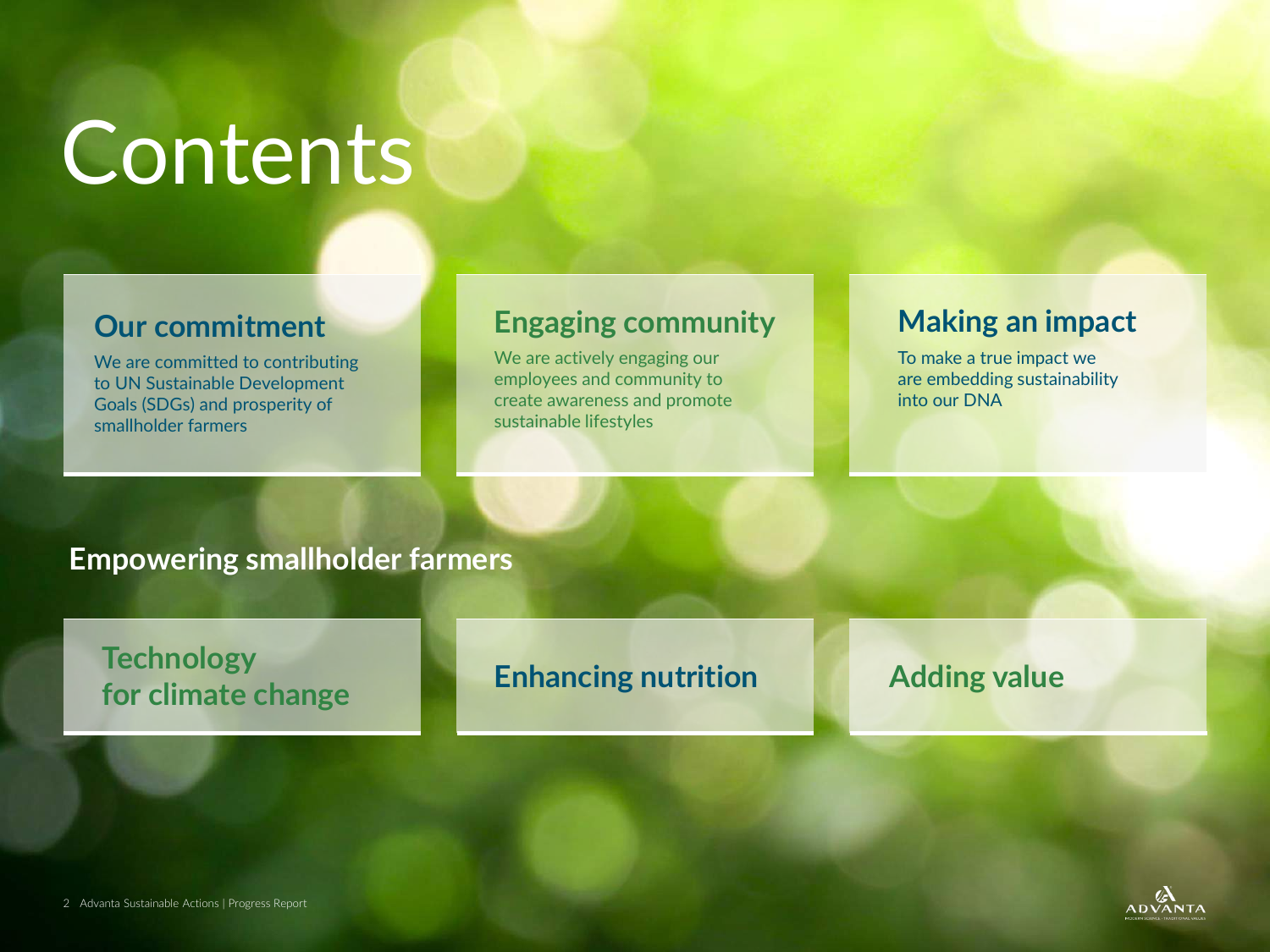### Our commitment

### **Sustainable agriculture & food security**

Advanta Seeds, part of UPL Group, is committed to sustainability and contributing to UN Sustainable Development Goals.

The focus of Advanta Seeds are smallholder farmers who grow 80% of food for communities in Africa, Asia and South America, and most often suffer from hunger and poverty.

### **Sustainable lifestyle**

Advanta Seeds actively promotes sustainable lifestyles by encouraging its employees, business partners and communities to engage in sustainable lifestyles and take actions to reduce our environmental footprint.

## SUSTAINABLE GEWALS



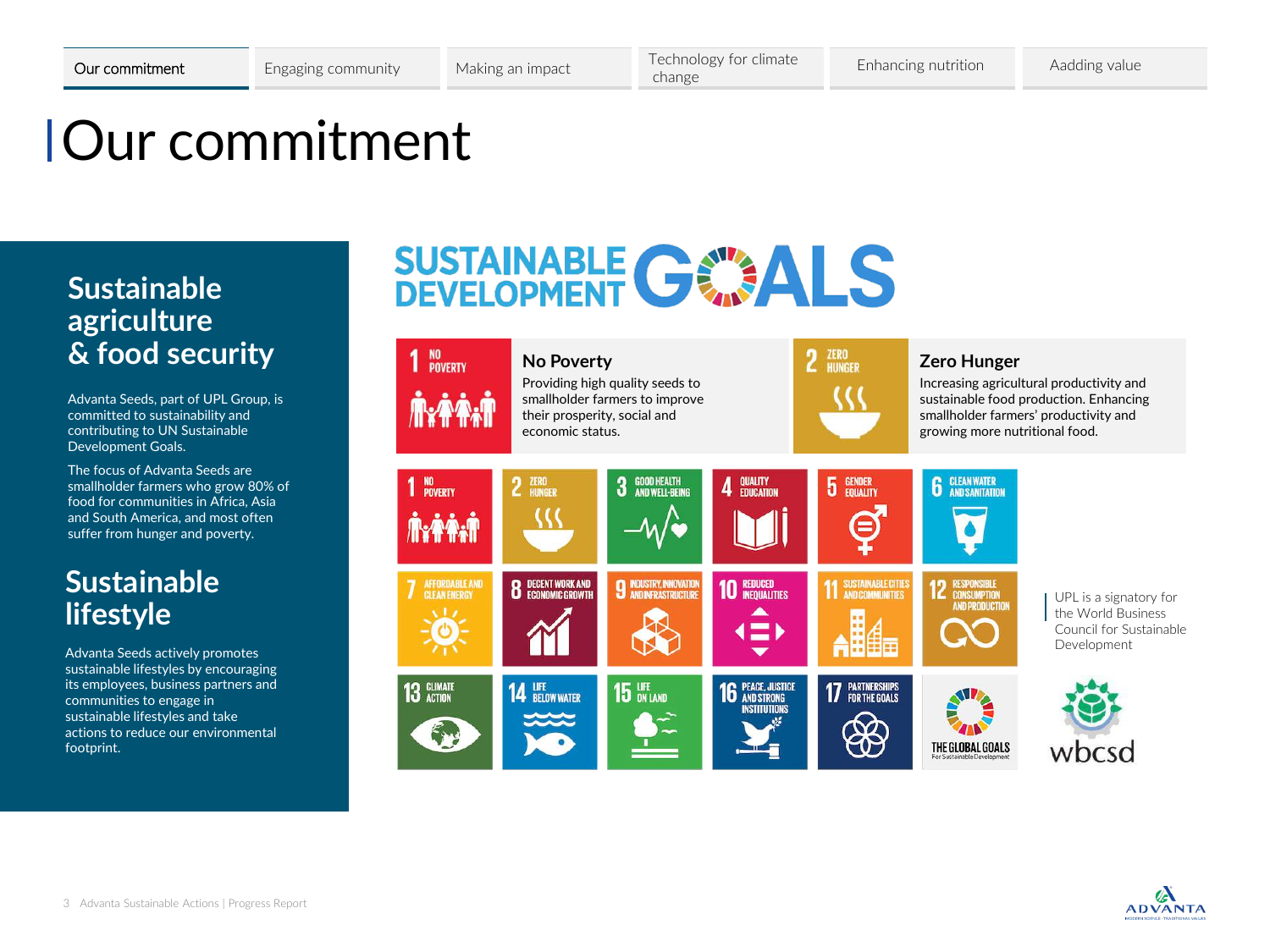### Engaging community

**We actively engage our employees and community to create sustainability awareness and promote sustainable lifestyles. At Advanta we listen to our employees and collect feedback from our community to understand what issues are the most pressing that we can address as a company.** 

We conducted an employee survey to find out how Advanta employees understand sustainability and what actions they take to reduce their environmental footprint. Additionally many employees shared in the survey ideas for sustainable actions that they believe we should take to promote sustainable agriculture.

Almost half of Advanta employees believe sustainability is a long-term view and our actions today affect future generations. Nearly 64% of Advanta employees are already familiar with the UN Sustainable Development Goals (SDGs).

The survey revealed that 31% of the employees are engaged in sustainable actions and a majority feel strongly about Advanta making sustainability a priority.

Our goal is to create UN SDGs awareness and engage 100% of our employees in sustainable actions by 2021.

For agricultural impact the key issues raised were educating farmers about the use of fertilizers, increasing natural and organic soil nourishment and preserving a natural ecosystem.

Reducing water and energy use, and recycling were among the most frequently referred actions taken by individual employees.

*"I live in an apartment where I am a treasurer. Three years ago, I convinced 40 apartment owners in the complex to install a rainwater harvesting system where run off from our roof is channelled to a percolation tank and then into a nearby borewell. Otherwise, rainwater simply goes into the drains. We also ensure that there is no littering around and educate people wherever we notice such actions," shared one of the Advanta employees in the survey.*

#### **Sustainable actions engaged by our employees**





Recycling **20%**

Planting greenery & trees **16%**





Reduce water use **8%**

Reducing plastic use **15%**





Solar Power use **6%**

Encourage others to be more sustainable **5%**

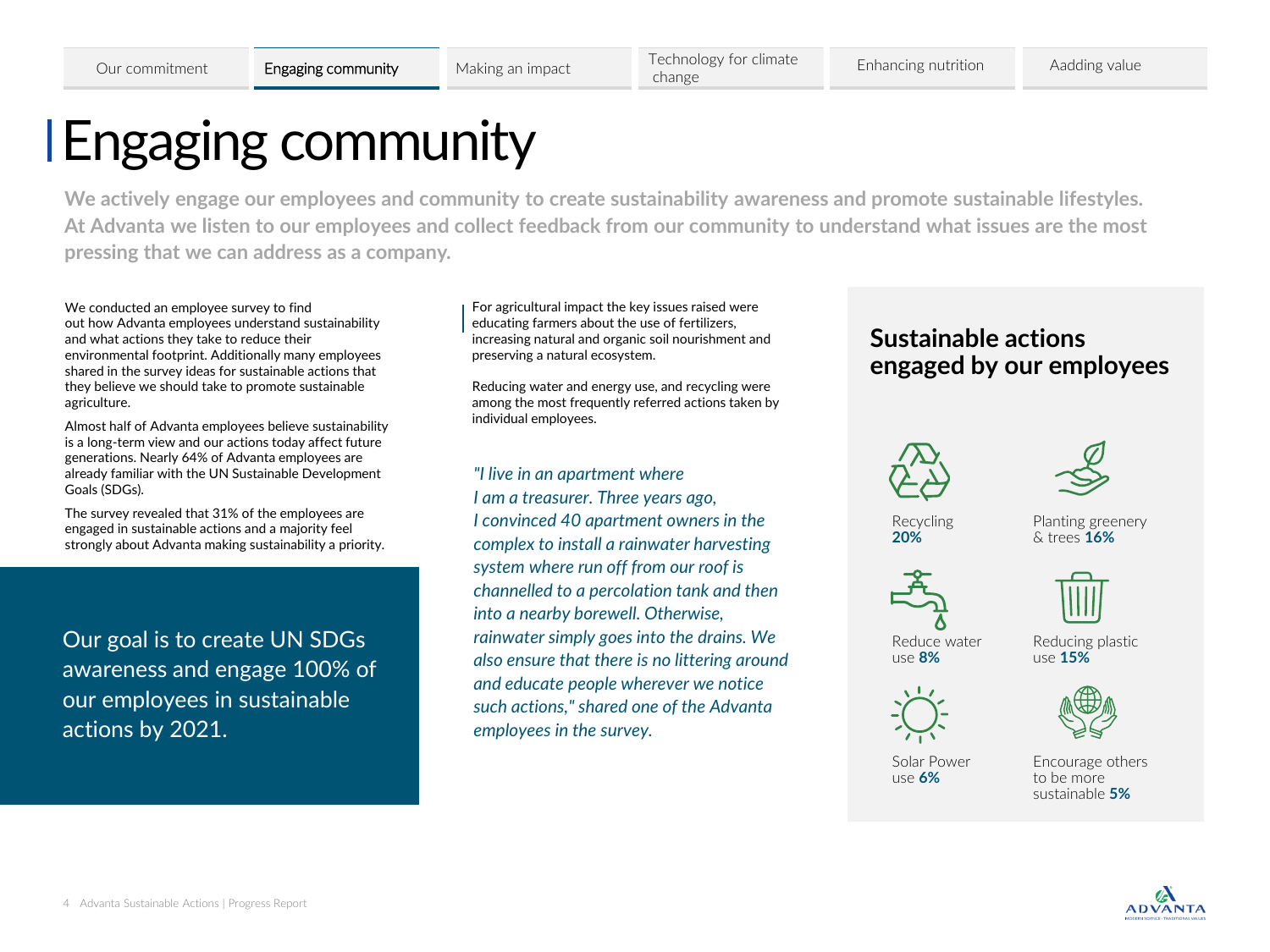## Making an impact

**Our sustainability focus and commitment resonates throughout the company to embed sustainability into our DNA. We encourage every employee at Advanta to make a difference and live a more sustainable life.** 



*I believe a true impact can be created by all of us, individually, by taking small steps every day and think how we grow, share, and consume our food. How we can minimize our environmental footprint. I believe every member of the Advanta team can make an impact and inspire others. "* "<br>"

Bhupen, Global CEO Advanta Seeds

In each Advanta region from Australia to South America we hosted town halls in local languages to communicate the new focus and direction to become a truly sustainable business. At the town halls, our leaders made a strong call for action and signed a sustainability pledge to show their commitment to Advanta strategy and to encourage employees to make their individual commitments as well.

The teams were eager to take actions instantly. For example, our South Asia team signed a pledge to never use plastic again.

the UN SDG and Advanta sustainability<br>directions, a personal sustainability pledge and a To empower Advanta employees we provided everyone with a toolkit detailing information on the UN SDG and Advanta sustainability customized UN SDGs lapel pin. In some regions employees also received water bottles and ceramic cups to stop using plastic.

The sustainability town halls brought a lot of enthusiasm and eagerness to take actions.

Advanta's sustainable direction is part of its parent company UPL's sustainable strategy focused on contributing the UN SDGs.

UPL has been addressing the global challenges of food security, climate change and environmental degradation proactively with a long-term sustainability strategy.



*Sustainability Town Hall in Kiev, Ukraine with participation of Bhupen, Advanta Global CEO and Advanta Global Management Team.* 



*Advanta employees in Nairobi, Kenya signing their own sustainability pledge.*

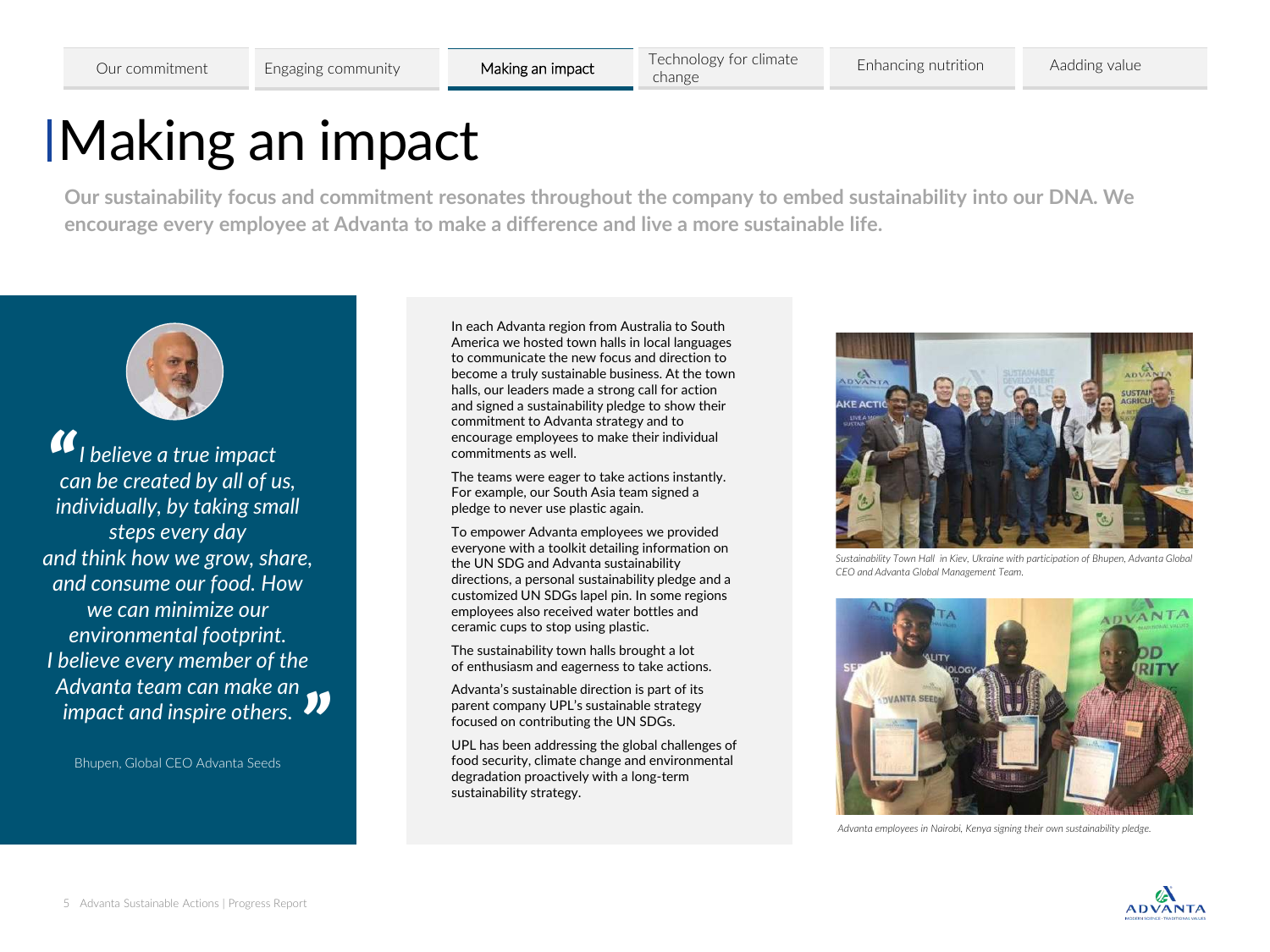### Technology for climate change

**With changing climate smallholder farmers face new challenges that require tailored solutions. At Advanta Seeds, we aim to provide innovation and seeds technology to address the most challenging issues.** 

### **Responding to farmers needs**

The major crop for many smallholder farmers across the world is corn. In recent years, corn growers in tropical geographies of South America, Asia and Africa have struggled with emerging warm pests as a result of changing biodiversity.

We took an active approach, and in partnership with CIAT circulated the warm pest identification guide. The guide proved to be an excellent tool for growers to improve corn crops.

To promote the guide, we arranged many presentations with the CIAT expert for the Colombian and Bolivian agronomists and farmers. Disseminating the guide helped many farmers to save the crop from infestation. We are planning to circulate this publication in other tropical geographies.



CIAT expert, Jairo Rodríguez Chalarca, giving a presentation on warm pests.

### **Climate Smart Crops**

In Africa, South America and Asia, temperatures are rising drastically drying out crop fields. We actively promote crops that are naturally drought resistant and perform well in harsher climates. Sorghum is one of these crops.

In Africa under the program Climate Smart Africa, we work with FAO and Farm Africa to introduce to farmers sorghum crops in place of corn which is a less productive in a changing climate. Our sorghum hybrid PAC 501 demonstrated outstanding performance and a stable yield in this region. PAC 501 will be promoted in 180 field demos across 64 villages in Tanzania. The farmers will have an opportunity to learn about sorghum benefits and best agronomy practices to boost productivity.



Tanzanian farmer in PAC 501 Sorghum field

### **Applying new technologies**

We work closely with our parent company UPL to use new technologies that provide climate change solutions to improve crops for smallholder farmers.

One of the revolutionary UPL eco-friendly technologies is ZEBA which improves soil capacity and productivity and allows to save 20% of water.

We provided ZEBA for okra growers to test this technology in vegetables. In India. ZEBA improved the seeds' germination, soil aeration and overall vigor and health of the crop. It also retained the soil moisture and reduce irrigation. This excellent result gave hope to many vegetable farmers in India where droughts are more frequent. ZEBA provides crop assurance even in dry conditions when water is scarce.



Without ZEBA (control) With ZEBA Testing ZEBA technology in okra field in India.

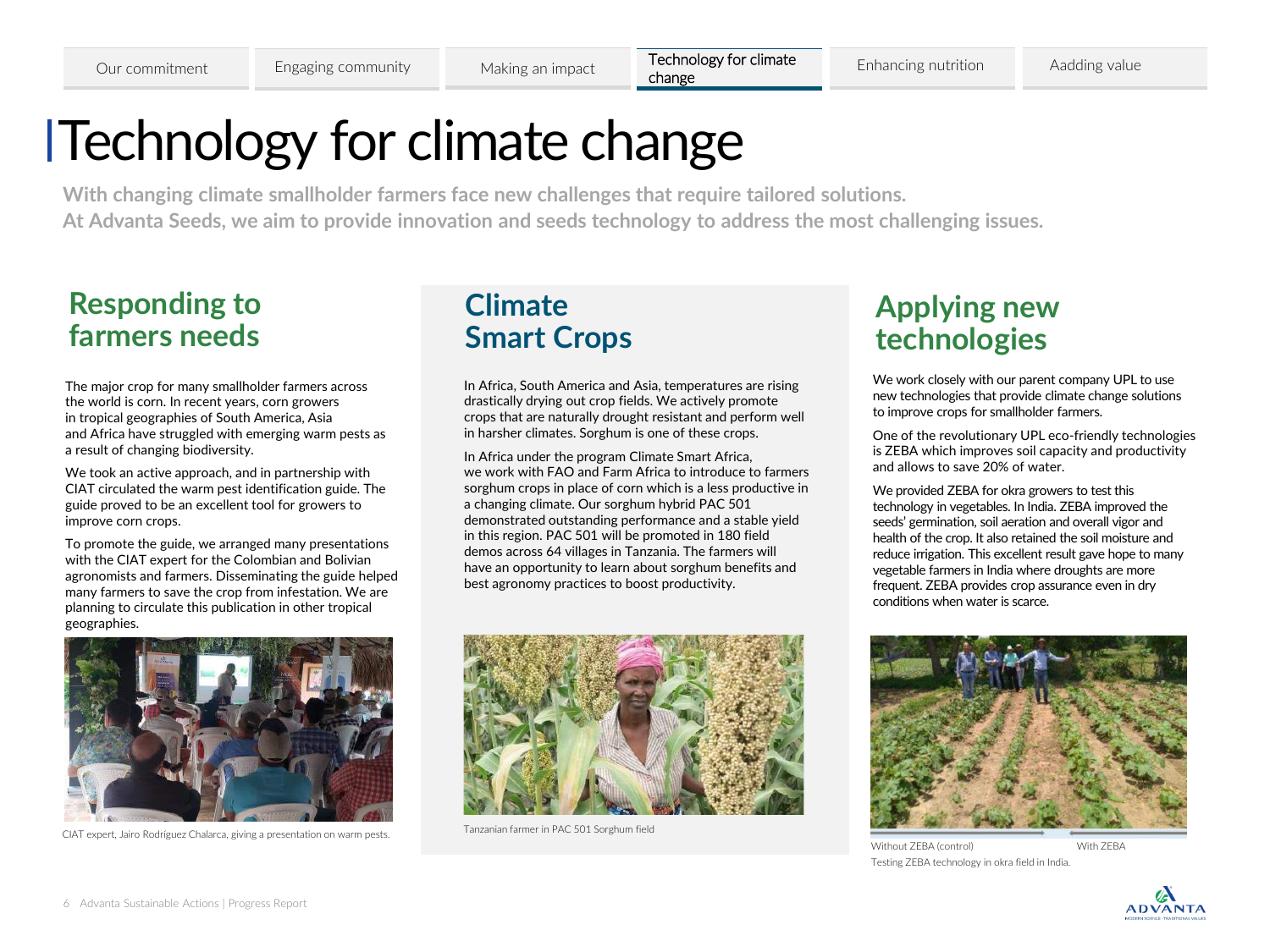### Enhancing nutrition

**Growing nutritional crops is essential to fight hunger and malnutrition. Most farmers in regions with food security challenges are smallholder farmers who lack resources and knowledge to be productive and to feed their families. We look for the best solutions and technology to improve nutritional value and provide high yielding crops.** 

### **Promoting nutritional vegetables**

We are focused on nutritional vegetables in tropical geographies in Africa, Asia and South America. One of the most nutritional vegetables in these regions is okra. Our research and innovation in okra has already benefited many farmers. One of the most innovative product we have recently launched is Jaani okra in India. Jaani is highly tolerant to combinations of viruses and is high yielding. We made this technology accessible to smallholder farmers at no extra cost.

Additionally we launched a nutrition campaign on social media to promote the health benefits of okra. The campaign included an okra recipe book published and distributed for free to okra growers and their communities.



### **Boosting health with vitamin A orange maize**

In partnership with HarvestPlus, we launched biofortified vitamin A orange maize GV673A, with many health and agronomic benefits for farmers. The crop has a high amount of nutritious vitamin A essential for growth and development of children. The biofortification also makes the crop more drought and disease resistant.

GV673A launch is supported by Ministry of Agriculture and various NGO organizations in Zambia. The goal is to reach as many farmers and communities as possible who are in the need of nutritional food. We have planned 1000 field days to promote the nutritional and agronomy benefits of orange maize. This crop can substitute traditionally grown white maize offering more income to farmers and nutritional meals for their families.



### **Improving quality and production of milk**

We proactively collaborate with local organizations to introduce forage crops for dairy livestock in Tanzania and Kenya. The forage sorghum tested by the local growers demonstrated better quality and higher milk production.

The forage crop is being highly adopted by the individual farmers as well as the dairy co-operatives. Currently we are working with local NGOs to promote forage crops to improve the milk production and nutrition for the local communities. To introduce the forage crops we have already planned 50 field days to reach 100,000 farmers in Tanzania. The farmers will be able to learn how to grow forages and how to prepare animal feed.



Jaani okra field in India Bbiofortified vitamin A orange maize GV673A A field demonstration for Sugargraze forage sorghum in Tanzania.

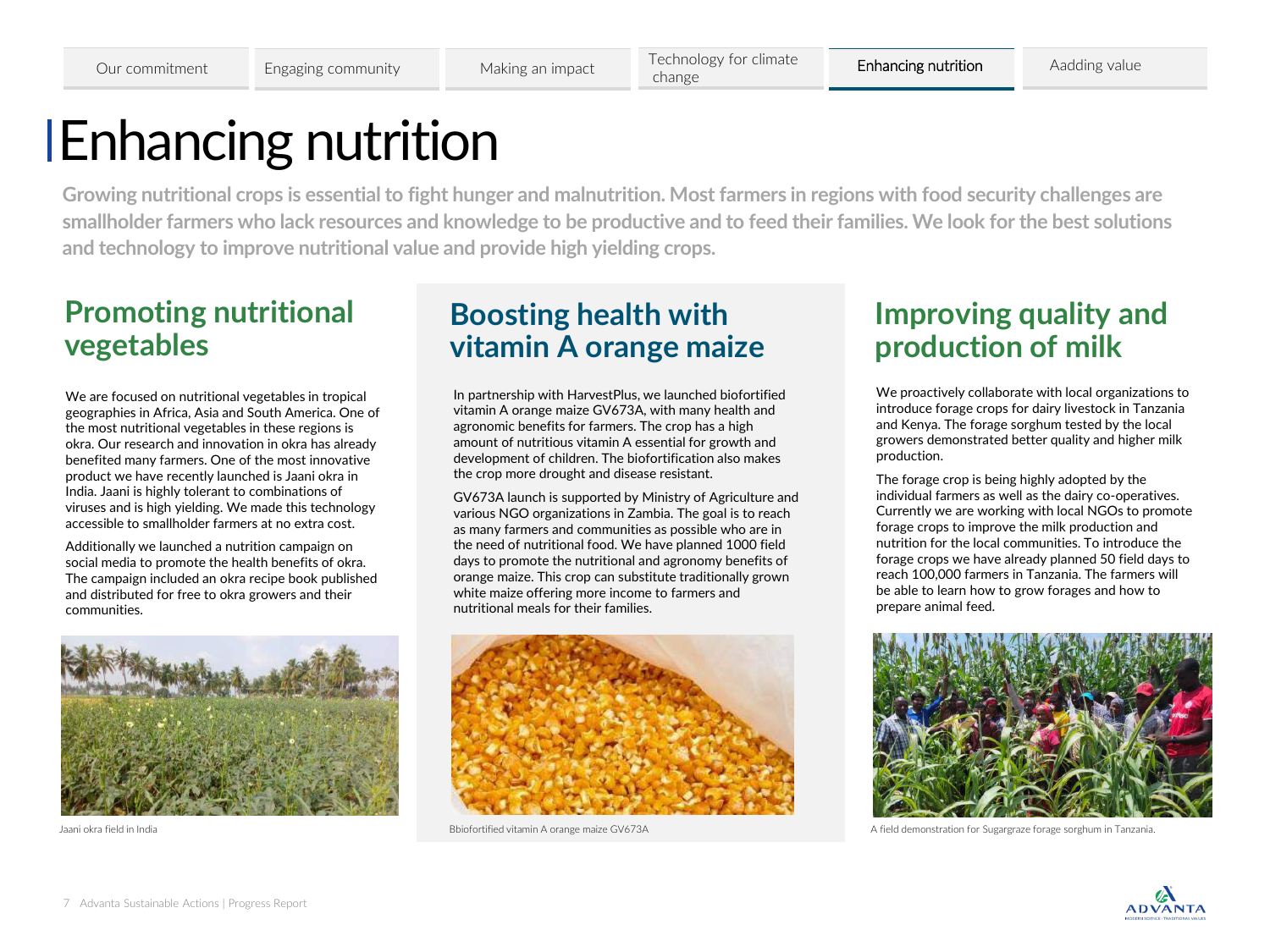## Adding value

**Adding value to smallholder farmers is to go beyond seeds and provide opportunities that can significantly improve their livelihood. Advanta Seeds is actively exploring the food production value chain to add value to smallholder farmers.**

### **Engaging value chain partners**

We recognize that providing farmers with opportunities to sell crops is as important as providing high-quality seeds. Smallholder farmers do not have bargaining power to secure fair market prices and buyers for their crops.

We actively look for partners in the food value chain to extend the support to farmers and ensure their income.

In Thailand we have an MOU agreement with Betagro Feed Mill (Silo) and seven Provincial Agricultural Governments to promote corn and guarantee a fair purchase price for the farmers. This partnership already impacts over 33,000 smallholder farmers*.* The successful collaboration inspired another agreement with Sunsweet Ltd for the development of sweet corn varieties for the processing industry. This scheme impacts over 15,000 smallholder farmers in northern Thailand.



Advanta Thailand (Pacific Seeds Ltd) and Sunsweet Ltd signing the agreement on sweetcorn development project.

#### **Securing farmers income through value chain**

We joined with East African Breweries in Kenya to provide sustainable income for the smallholder farmers. This relationship has been benefiting local farmers for the past few years offering them regular and guaranteed income.

Our highly performing sorghum hybrids such as ADV23012 gained the trust of the brewery and the farmers who moved from traditionally grown crops to sorghum. Our grain sorghum hybrids perform well even in dry conditions and are less risky crops to grow for the smallholder farmers, whose lifehood depends on the crop performance. We offer training and field demonstrations where farmers can learn how to grow sorghum and maximize crop productivity.

Farmers who participate in the scheme receive a farming contract from the brewery with guaranteed prices for the grain. This allows them to have stable income.



Grain sorghum field day in Kenya.

### **Empowering farmers with new technologies**

Every year, Africa exports over \$35 billion worth of agriculture produce. Some of it travels to the UAE which imports about 80% of its food. The Meet the Farmer Conference is designed to drive business partnerships between Africa and the GCC region. The conference aims to improve bilateral trade and drive technology innovation in agriculture.

We were awarded the "Best Innovative Company" at the 2019 Meet the Farmers Conference. The award rrecognizes the impact Advanta's technologies are making on smallholder farmers productivity in Africa.. The highly performing hybrids from sunflower, sorghum to vegetables allow smallholder farmers to be more productive.

Higher productivity of farmers and growing more food benefits the neighboring region such as the GCC which relies heavily on imported food.



**Advanta Seeds** \* \* \* \*

2019 Presented by **CRENCY** 

Advanta Seeds Award received at the 2019 Meet the Farmers Conference.